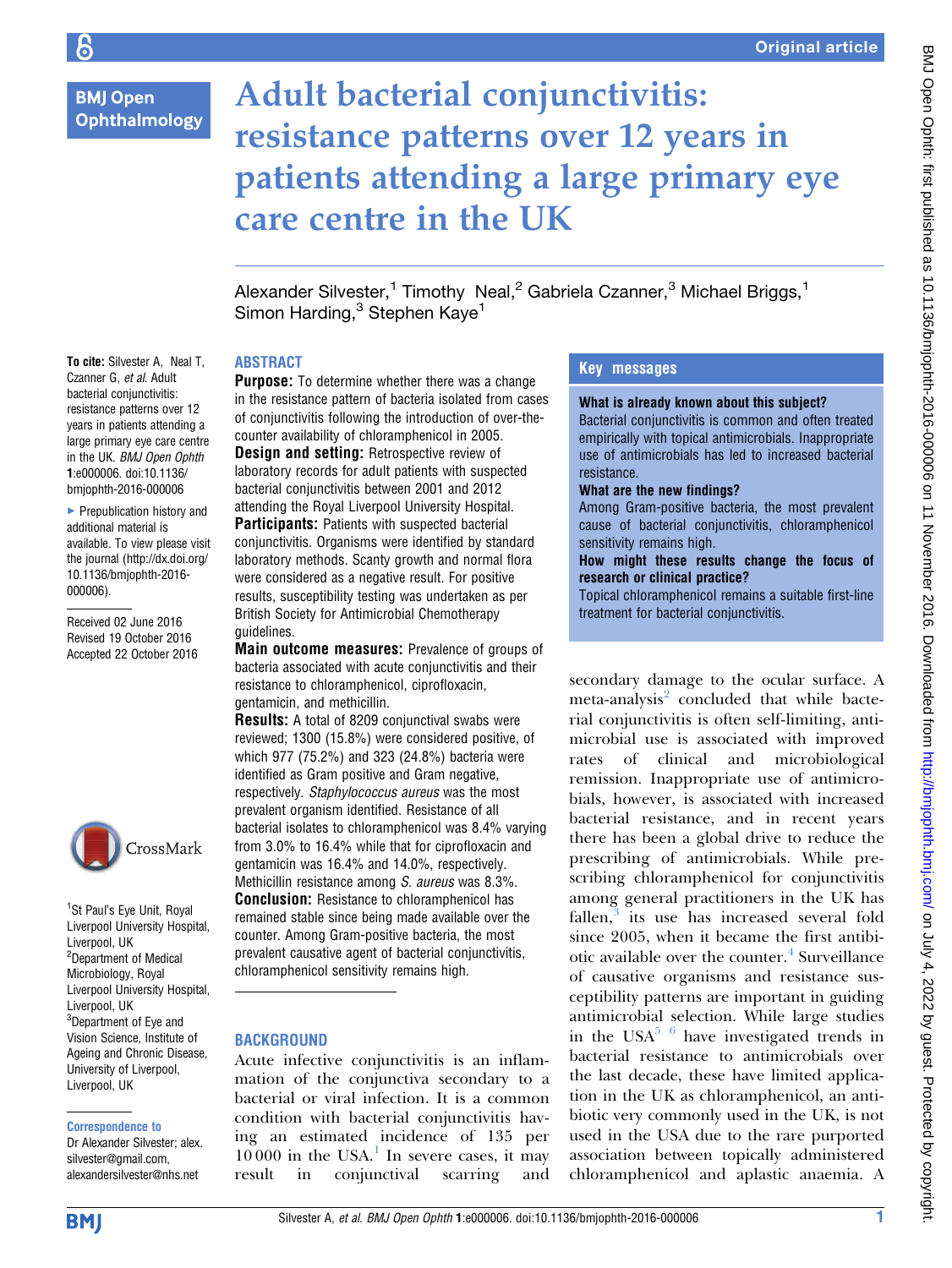review of its use in the UK concluded that topical chloramphenicol was not a significant risk factor for inducing dose-related bone marrow toxicity.<sup>[7](#page-3-0)</sup> To determine resistance patterns of bacteria isolated from cases of conjunctivitis to commonly prescribed antimicrobials, laboratory reports of patients presenting with suspected acute conjunctivitis were reviewed. The prevalence of the organisms causing acute bacterial conjunctivitis and their sensitivities to chloramphenicol and other commonly used topical antimicrobials were examined between 2001 and 2012.

#### **METHODS**

Laboratory records for all bacterial swabs taken from adult patients with suspected bacterial conjunctivitis presenting to the Royal Liverpool University Hospital, UK, between 2001 and 2012 were reviewed.

Conjunctival samples were collected using cotton swabs from the inferior conjunctival fornix as per local protocol. Samples were inoculated onto chocolate agar, Columbia agar with 5% horse blood and MacConkey agar plates, and placed in a  $5\%$  CO<sub>2</sub> incubator at 37 or in air at 37 (MacConkey agar plate). Plates were examined after 24 and 48 hours of incubation for the presence of pathogens associated with conjunctivitis. Organisms were identified by standard laboratory methods. A negative result was defined as either a scanty growth of bacteria or those that were considered as part of the 'normal conjunctiva flora' such as coagulase-negative staphylococci, diphtheroids and alpha-haemolytic streptococci. Because of the difficulty in distinguishing clinically between bacterial and viral conjunctivitis, samples were also often taken for viruses, in particular adenovirus and herpes simplex virus. Samples for viruses were analysed by real-time PCR.<sup>[8](#page-3-0)</sup> Data for viral isolates were only available from 2006 onwards.

Susceptibility testing was carried out as per British Society for Antimicrobial Chemotherapy (BSAC) guide-lines,<sup>[9](#page-3-0)</sup> and BSAC templates were used to interpret zone inhibition diameters for the following antimicrobials: chloramphenicol, ciprofloxacin and gentamicin.

#### ANALYSIS

The data are time series and are analysed using linear regression models. We investigated for a possible cycling changes in data via a polynomial component of second, third or fourth order. The order was chosen to maximize the adjusted coefficient of determination. The statistical significance of trend and cycles was judged at level 0.05.

#### RESULTS

A total of 8209 conjunctival swab results were reviewed, of which 1300 (15.8%) were considered bacterial culture positive. The isolation rate by year ranged from 9.8% to 25.2%, and 977 (75.2%) and 323 (24.8%) of bacterial isolates were identified as Gram-positive and Gram-negative organisms, respectively (table 1). All organisms isolated have been listed in [box 1](#page-2-0). Between 2006 and 2011, 3293 viral conjunctival samples were collected. An adenovirus was identified in 707 of these, and 21 (2.97%) of which were also bacterial culture positive.

In bacterial culture-positive samples, resistance to chloramphenicol varied from 3.0% to 16.4% (table 1) and was predominantly among Gram-negative organisms. There was no significant change in resistance to chloramphenicol over the study period; in particular, there was no change after 2005. Resistance to ciprofloxacin and gentamicin over the period of 2001–2012 was found in 16.4% and 14.0% of isolates, respectively, predominantly among Gram-positive organisms (80.1% and 69.2%). There was no

Table 1 Bacterial isolates from adults with suspected bacterial conjunctivitis attending Royal Liverpool University Hospital (2001–2012) and their resistance to chloramphenicol

|                                                                  | 2001         | 2002          | 2003         | 2004          | 2005         | 2006         | 2007                     | 2008                    | 2009                    | 2010         | 2011         | 2012                    |
|------------------------------------------------------------------|--------------|---------------|--------------|---------------|--------------|--------------|--------------------------|-------------------------|-------------------------|--------------|--------------|-------------------------|
| Positive isolates                                                | 115          | 152           | 135          | 161           | 110          | 85           | 90                       | 66                      | 86                      | 84           | 100          | 116                     |
| All isolates resistant to<br>chloramphenicol (%)                 | 12<br>(10.4) | 7<br>(4.6)    | 9<br>(6.7)   | 18<br>(11.2)  | 18<br>(16.4) | 9<br>(10.6)  | 5<br>(5.6)               | $\overline{2}$<br>(3.0) | 5<br>(5.8)              | 5<br>(6.0)   | 14<br>(14.0) | 5<br>(4.3)              |
| No. of Gram-positive<br>isolates (%)                             | 95<br>(82.6) | 105<br>(69.1) | 96<br>(71.1) | 101<br>(62.7) | 75<br>(68.2) | 70<br>(82.4) | 70<br>(77.8)             | 59<br>(89.4)            | 79<br>(91.9)            | 66<br>(78.6) | 70<br>(70.0) | 91<br>(78.4)            |
| Gram-positive isolates<br>resistant to chloramphenicol<br>$(\%)$ | 6<br>(6.32)  | (1.0)         | 3<br>(3.1)   | 3<br>(3.0)    | 6<br>(8.0)   | (1.4)        | 3<br>(4.2)               | $\mathbf{0}$<br>(0)     | $\overline{2}$<br>(2.5) | 0<br>(0)     | (1.4)        | $\overline{2}$<br>(2.2) |
| No. of of Gram- negative<br>isolates (%)                         | 20<br>(17.4) | 47<br>(30.9)  | 39<br>(28.9) | 60<br>(37.3)  | 35<br>(31.8) | 15<br>(17.7) | 20<br>(22.2)             | (10.6)                  | (8.1)                   | 18<br>(21.4) | 30<br>(30.0) | 25<br>(21.6)            |
| Gram-negative isolates<br>resistant to chloramphenicol<br>$(\%)$ | 6<br>(30.0)  | 6<br>(12.8)   | 6<br>(15.4)  | 15<br>(25.0)  | 12<br>(34.3) | 8<br>(53.3)  | $\overline{2}$<br>(10.0) | 2<br>(28.6)             | 3<br>(42.9)             | 5<br>(27.8)  | 13<br>(43.3) | 3<br>(12.0)             |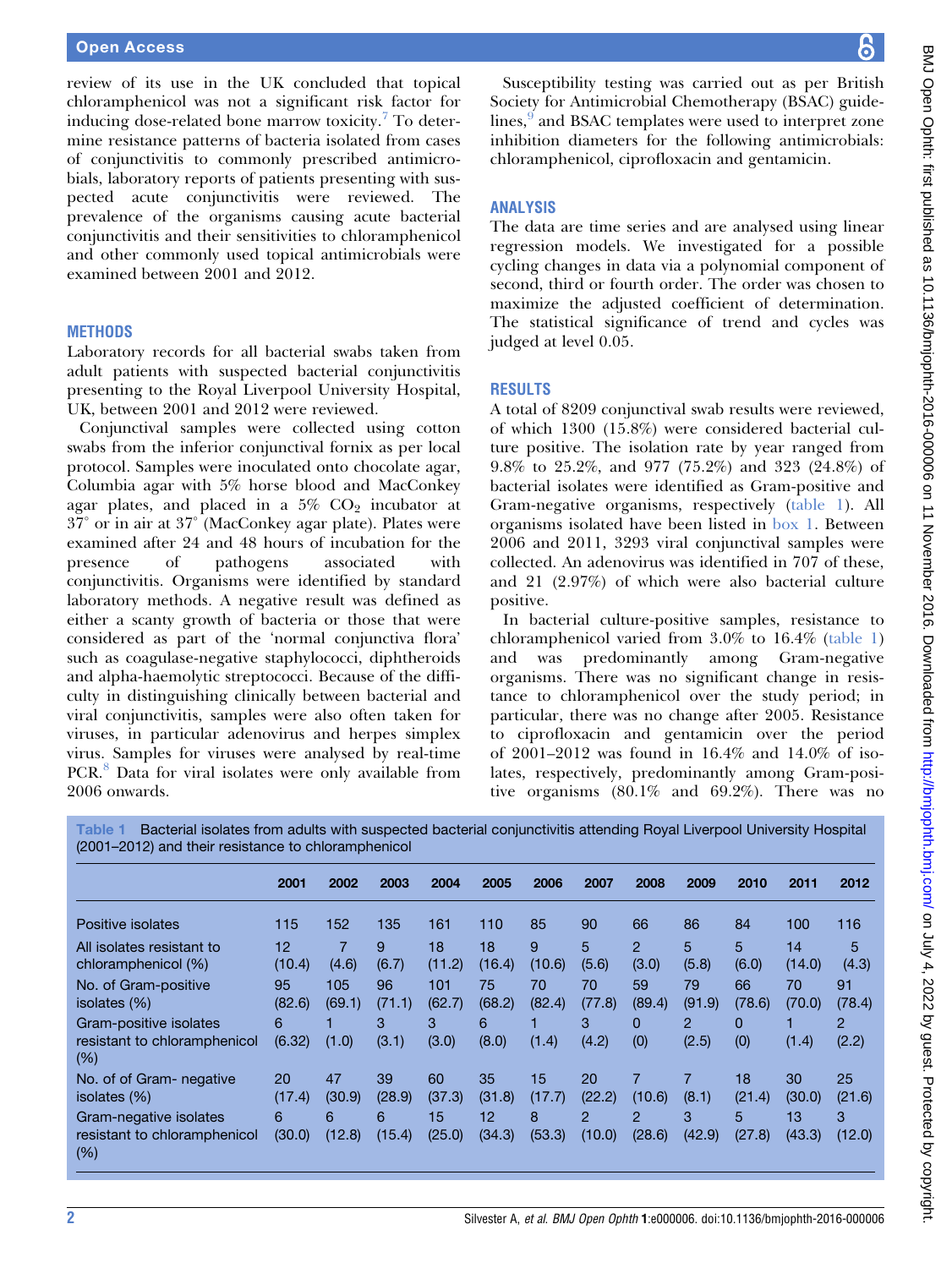#### <span id="page-2-0"></span>Box 1 Organisms identified from bacterial isolates from adults with suspected bacterial conjunctivitis attending Royal Liverpool University Hospital (2001–2012)

Haemolytic streptococcus Haemophilus influenzae Moraxella catarrhalis Morganella morganii Neisseria gonorrhoeae Neisseria meningitidis Pseudomonas sp. Staphylococcus aureus Streptococcus pneumoniae

significant association between antimicrobial resistance and isolation rate for each year under study  $(p=0.58)$ . There was a significant reduction in methicillin resistance among Staphylococcus aureus isolates (mean 8.3%, minimum 1.3%, maximum 13.4%,  $p=0.038$ ) over the 12-year period (figure 1).

#### **DISCUSSION**

Acute infective conjunctivitis is a common condition. Although cases of viral and bacterial conjunctivitis have some clinically distinguishing features, it is not always easy to differentiate them. It is not surprising, therefore, that in the majority of patients studied, the aetiological agent was an adenovirus. Although antibacterial agents would not be indicated in a viral conjunctivitis, because of the difficulty in distinguishing bacterial and viral causes, it is not unreasonable to prescribe broad-spectrum antimicrobials prior to obtaining culture results. It is of note, therefore, that while prescribing of chloramphenicol has fallen, its use has increased due to its availability over the counter.

In non-ocular infections, over and inappropriate use of antimicrobials has led to an increase in resistant  $organisms<sup>10</sup>$  $organisms<sup>10</sup>$  $organisms<sup>10</sup>$  and the monitoring of antimicrobial



Figure 1 Percentage of Staphylococcus aureus isolated resistant to methicillin

susceptibility and resistance trends is therefore important. It is of interest, therefore, that over the study period there was no evidence of an increase in antimicrobial resistance to commonly prescribed topical antimicrobials. BSAC breakpoints used for susceptibility testing are derived for systemically delivered antimicrobials. Caution is, therefore, needed interpreting resistance patterns to topically applied agents. Although models for topical breakpoints for cases of keratitis are becoming available, $\frac{11}{11}$  $\frac{11}{11}$  $\frac{11}{11}$  there are currently no interpretative breakpoints for topical antimicrobials for cases of conjunctivitis.

Based on the systemic breakpoints, chloramphenicol resistance has remained stable since 2005 when chloramphenicol was made available over the counter. Among Gram-positive bacteria, chloramphenicol sensitivity remains high. Compared with many topical antibacterial agents, chloramphenicol has excellent intraocular penetration following topical application.<sup>[12](#page-3-0)</sup> Similar to that reported in studies from the USA, $5\,6\,$  S. aureus was the most prevalent organism. The prevalence of methicillin-resistant S. aureus (MRSA) was, however, much lower than reported in  $[Iapan]^{13}$  $[Iapan]^{13}$  $[Iapan]^{13}$  and  $USA<sup>5-6</sup>$  and also significantly reduced over the time period of this study. A reduction of MRSA infections over this period of time has been demonstrated in other infections, $14$ and this has been attributed to enhanced screening and decolonisation of patients with MRSA in recent years.

A limitation to this study was the low-positive isolation rate. Other papers have shown variable rates of positive isolates, $15$ and one study had a similar isolation rate to this paper  $(15.8\%)$ .<sup>[16](#page-3-0)</sup> This difference might be explained by the inclusion of all bacteria isolated in some studies rather than pathogenic bacteria only. In addition, our isolation rate might be lower as bacterial swabs were taken from all patients with suspected conjunctivitis including those with viral conjunctivitis. Many patients present after they have already started topical antibiotic treatment, this may have reduced the positive isolation rate.

Although chloramphenicol remains a useful agent for bacterial conjunctivitis, in particular for cases of Grampositive conjunctivitis, it should not be used if contact lens related or if *Pseudomonas aeruginosa* is suspected.<sup>[17](#page-3-0)</sup>

Despite the ready availability of chloramphenicol over the counter during the last 7 years, there has been no increase in chloramphenicol resistance nor a change in the bacterial spectrum in this cohort of patients.

Open Access This is an Open Access article distributed in accordance with the Creative Commons Attribution Non Commercial (CC BY-NC 4.0) license, which permits others to distribute, remix, adapt, build upon this work noncommercially, and license their derivative works on different terms, provided the original work is properly cited and the use is non-commercial. See: [http://](http://creativecommons.org/licenses/by-nc/4.0/) [creativecommons.org/licenses/by-nc/4.0/](http://creativecommons.org/licenses/by-nc/4.0/)